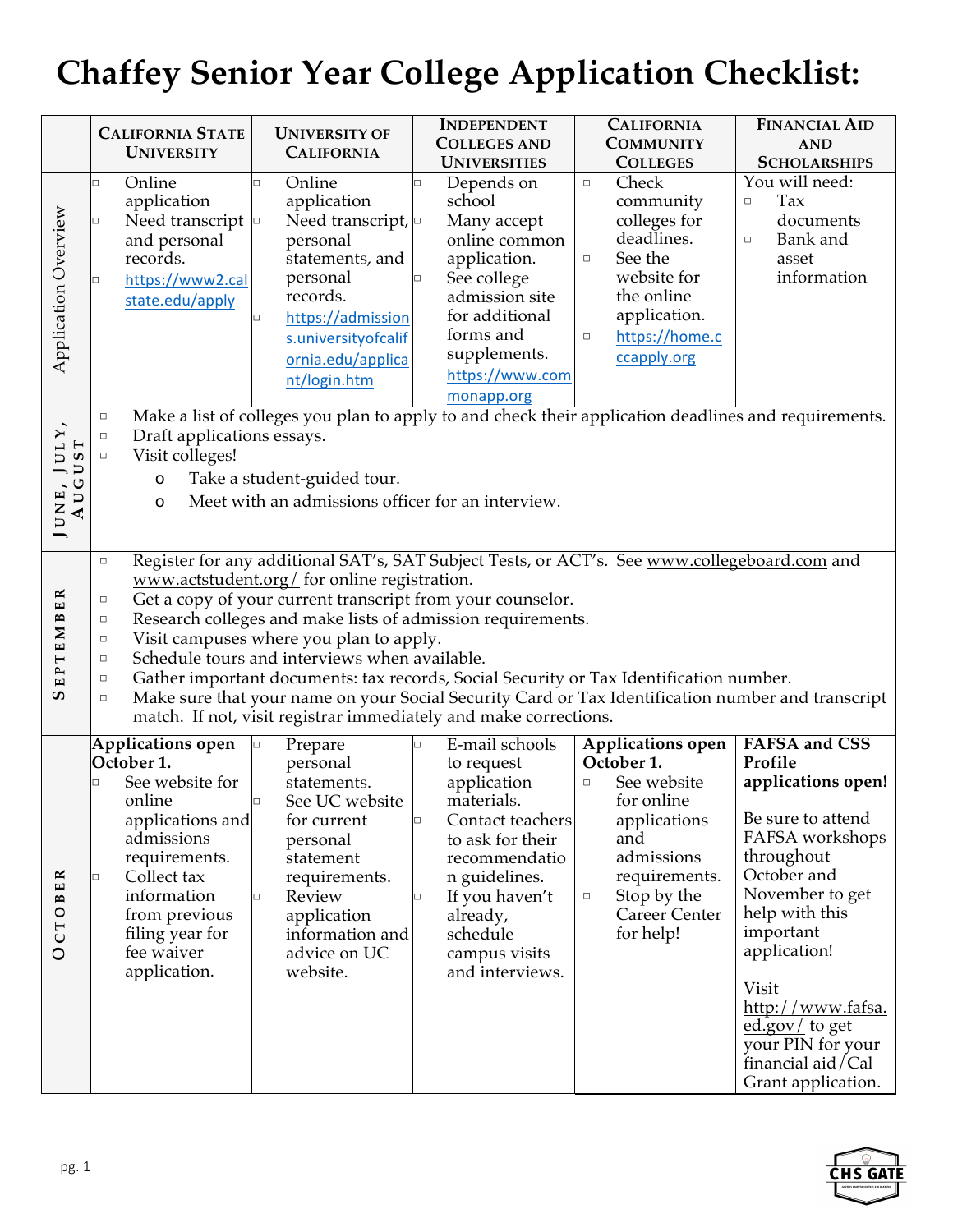|                                                       | <b>CALIFORNIA STATE</b><br><b>UNIVERSITY</b>                                                                                                                                                                                                                                                                                                                                                                                               | <b>UNIVERSITY OF</b><br><b>CALIFORNIA</b>                                                                                                                                                                                                               | <b>INDEPENDENT</b><br><b>COLLEGES AND</b><br><b>UNIVERSITIES</b>                                                                                                                                                                                                                                                                                                                  | <b>CALIFORNIA</b><br><b>COMMUNITY</b><br><b>COLLEGES</b>                                                                                                | <b>FINANCIAL AID</b><br><b>AND</b><br><b>SCHOLARSHIPS</b>                                                                                                                                                                                                                                                              |
|-------------------------------------------------------|--------------------------------------------------------------------------------------------------------------------------------------------------------------------------------------------------------------------------------------------------------------------------------------------------------------------------------------------------------------------------------------------------------------------------------------------|---------------------------------------------------------------------------------------------------------------------------------------------------------------------------------------------------------------------------------------------------------|-----------------------------------------------------------------------------------------------------------------------------------------------------------------------------------------------------------------------------------------------------------------------------------------------------------------------------------------------------------------------------------|---------------------------------------------------------------------------------------------------------------------------------------------------------|------------------------------------------------------------------------------------------------------------------------------------------------------------------------------------------------------------------------------------------------------------------------------------------------------------------------|
| $\approx$<br>$\frac{1}{2}$<br>OVEMB<br>$\overline{z}$ | Check your e-<br>$\Box$<br>mail daily. If<br>there is an error November 30.<br>in your<br>application, the<br>school will<br>contact you for<br>revisions.<br>Send remaining<br>□<br>test scores<br>through College <b>p</b><br>Board and ACT.<br>Acceptance<br>□<br>letters are sent<br>via e-mail and<br>some may arrive<br>as early as<br>November. You<br>will not be<br>notified on<br>paper of your<br>acceptance to a<br>Cal State. | Applications open<br>from November 1 to<br>See web site<br>below for online<br>applications and<br>factors that<br>influence<br>freshmen<br>applicants.<br>Collect tax<br>information<br>from previous<br>filing year for<br>fee waiver<br>application. | Make a calendar<br>of all<br>independent<br>school<br>deadlines. They<br>may range from<br>January to<br>April.<br>Continue to visit<br>schools and<br>schedule<br>interviews.<br>Many schools<br>$\Box$<br>offer overnight<br>visits and<br>preview days.<br>Check web sites<br>for details.                                                                                     | Complete<br>$\Box$<br>applications<br>online.<br>Check SL<br>$\Box$<br>email for<br>updates on<br>orientations<br>and<br>registration<br>opportunities. | Make a portal<br>$\Box$<br>for each<br>school where<br>you applied.<br>Check the<br>$\Box$<br>financial aid<br>section to<br>keep on top of<br>deadlines.<br>Some colleges<br>$\Box$<br>may request a<br>transcript<br>before<br>awarding<br>financial aid!<br>Be sure to<br>check the sites<br>to know what<br>to do! |
| $\approx$<br>ш<br>DECEMB                              | Create an<br>$\Box$<br>account on each<br>school's website<br>and check your<br>campus e-mail<br>frequently.<br>When you<br>receive<br>acceptance<br>letters, begin<br>EOP<br>applications and<br>ask for teacher<br>recommendatio<br>ns.<br>All schools have<br>□<br>different EOP<br>deadlines and<br>applications, so<br>visit individual<br>university<br>websites.                                                                    | Send remaining $\Box$<br>o<br>test scores<br>through College<br>Board and ACT.<br>You will not be<br>considered until $\Box$<br>schools receive<br>confirmation of<br>your scores.<br>Rest and check<br>your e-mail<br>daily.                           | Prepare essays.<br>Give teachers<br>and counselors<br>recommendatio<br>n forms.<br>Begin<br>applications.<br>(Some of them have<br>more than one part<br>and each section has<br>a different deadline.)<br>Send remaining<br>$\Box$<br>test scores<br>through College<br>Board and ACT.<br>You will not be<br>considered until<br>they receive<br>confirmation of<br>your scores. | Complete<br>$\Box$<br>applications<br>online.<br>Check SL<br>$\Box$<br>email for<br>updates on<br>orientations<br>and<br>registration<br>opportunities. | See above.<br>$\Box$<br>Check emails<br>$\Box$<br>and portals!                                                                                                                                                                                                                                                         |

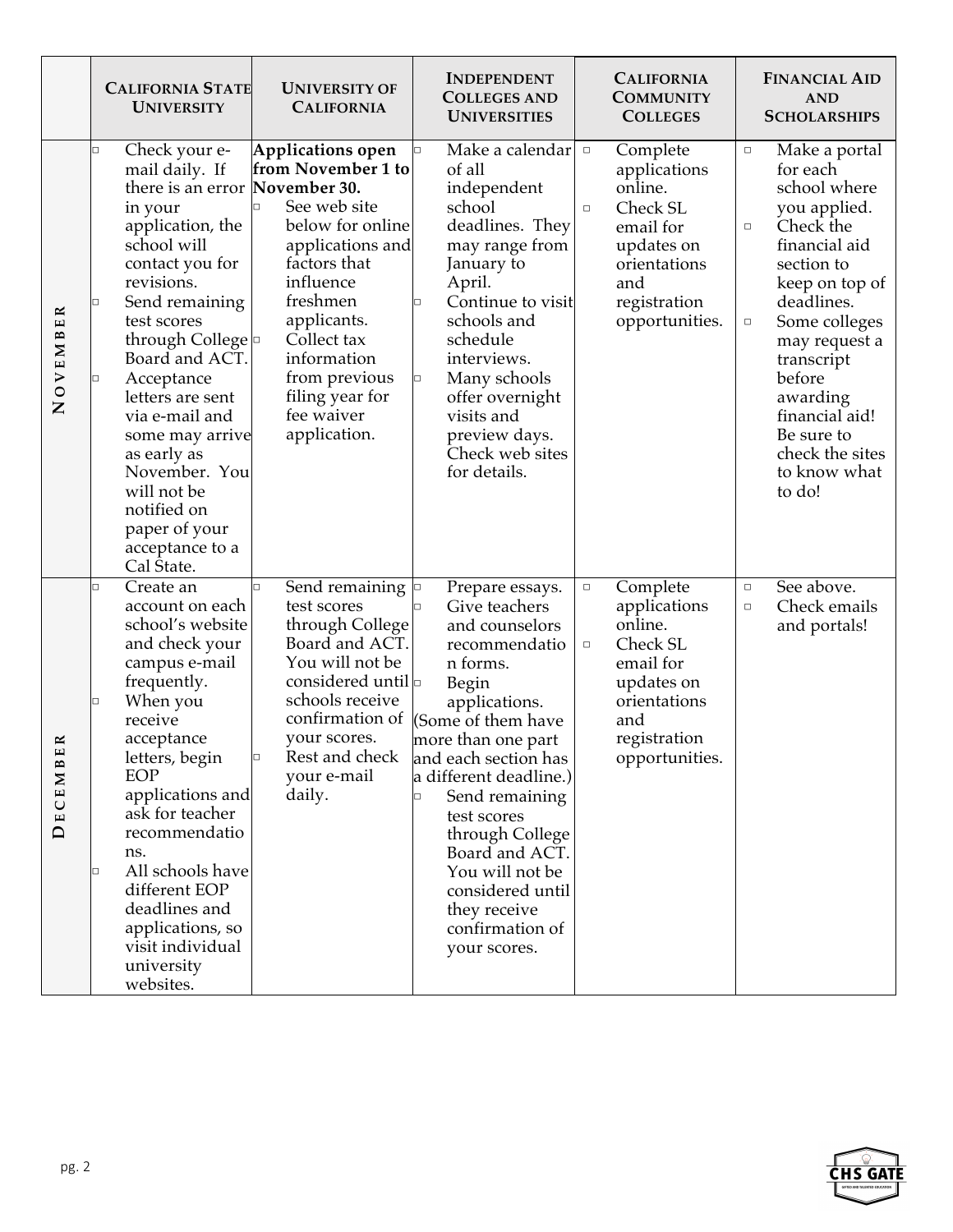|                   | <b>CALIFORNIA STATE</b><br><b>UNIVERSITY</b>                                                                                                                                                                                                                                                          | <b>UNIVERSITY OF</b><br><b>CALIFORNIA</b>                                                                                                                                                                                                                                                    | <b>INDEPENDENT</b><br><b>COLLEGES AND</b><br><b>UNIVERSITIES</b>                                                                                                                                                                                                                  | <b>CALIFORNIA</b><br><b>COMMUNITY</b><br><b>COLLEGES</b>                                                                                                                                                                            | <b>FINANCIAL AID</b><br><b>AND</b><br><b>SCHOLARSHIPS</b>                                                                             |
|-------------------|-------------------------------------------------------------------------------------------------------------------------------------------------------------------------------------------------------------------------------------------------------------------------------------------------------|----------------------------------------------------------------------------------------------------------------------------------------------------------------------------------------------------------------------------------------------------------------------------------------------|-----------------------------------------------------------------------------------------------------------------------------------------------------------------------------------------------------------------------------------------------------------------------------------|-------------------------------------------------------------------------------------------------------------------------------------------------------------------------------------------------------------------------------------|---------------------------------------------------------------------------------------------------------------------------------------|
| JANUARY           | Send official<br>$\Box$<br>semester<br>transcripts to<br>every school to<br>which you<br>applied.<br>See the CHS<br>$\Box$<br>website to<br>request<br>transcripts.<br>https://chs-<br>cjuhsd-<br>ca.schoolloop.co<br>$m/$ registrar<br>Submit EOP<br>□<br>applications.<br>Visit campuses.<br>$\Box$ | Send official<br>semester transcripts<br>to every school to<br>which you applied.<br>See the CHS website<br>to request<br>transcripts.<br>https://chs-cjuhsd-<br>ca.schoolloop.com/r<br>egistrar                                                                                             | Continue<br>$\Box$<br>applications.<br>Submit financial<br>o<br>information.<br>Many<br>independent<br>schools require<br>a CSS Profile in<br>addition to the<br>FAFSA. Check<br>website below<br>for deadlines<br>and guidelines.<br>Each school has<br>a different due<br>date. | Meet with Ms.<br>$\Box$<br>Wilson in the<br><b>Career Center</b><br>to schedule an<br>appointment<br>for<br>registration<br>and<br>orientation.<br>Registration<br>$\Box$<br>and<br>orientation<br>available<br>January –<br>March. | Complete the<br>$\Box$<br><b>CSS Profile</b><br>(for specific<br>colleges) and<br>the FAFSA if<br>you have not<br>already done<br>SO. |
| UARY<br>EBRI<br>щ | Continue to<br>$\Box$<br>check your e-<br>mail daily for<br>any follow-up<br>paperwork.<br>Check your<br>$\Box$<br>Financial Aid<br>Award on<br>school's<br>website.                                                                                                                                  | $\overline{\text{Continue}}$ to<br>$\Box$<br>check your e-<br>mail daily for<br>any follow-up<br>paperwork.<br>Visit campuses.<br>□                                                                                                                                                          | Continue to<br>$\Box$<br>check your e-<br>mail daily for<br>any follow-up<br>paperwork.<br>Visit campuses.<br>O<br>Write thank-you<br>$\Box$<br>notes to teachers<br>and counselors<br>for<br>recommendatio<br>ns.                                                                | Check<br>$\Box$<br>registration<br>deadlines!                                                                                                                                                                                       | See above.<br>$\Box$<br>Check emails<br>$\Box$<br>and portals!                                                                        |
|                   | <b>FAFSA due March 2.</b><br>Make sure that you have made an account on the portal for each college that you applied to! Check for<br>your financial aid awards and additional paperwork!                                                                                                             |                                                                                                                                                                                                                                                                                              |                                                                                                                                                                                                                                                                                   |                                                                                                                                                                                                                                     |                                                                                                                                       |
| MARCH-MAY         | Attend<br>□<br>prospective<br>student<br>weekends and<br>take your family<br>to see your<br>possible<br>campuses.<br>File housing and<br>□<br>work study<br>applications.<br>Continue to<br>□<br>check your e-<br>mail so you<br>don't miss<br>anything!                                              | UC's begin<br>o<br>mailing<br>acceptance<br>letters. Check<br>your snail mail<br>every day and<br>go to each<br>to see<br>notification<br>dates and<br>procedures.<br>Attend<br>$\Box$<br>prospective<br>student<br>weekends and<br>take your family<br>to see your<br>possible<br>campuses. | Send official<br>semester transcripts<br>to every school to<br>which you applied.<br>See the CHS website<br>to request<br>transcripts.<br>school's website https://chs-cjuhsd-<br>ca.schoolloop.com/r<br>egistrar                                                                 | Meet with Ms.<br>Wilson to schedule<br>your priority<br>registration!                                                                                                                                                               | Receive and<br>review financial<br>aid and<br>scholarship<br>awards.                                                                  |